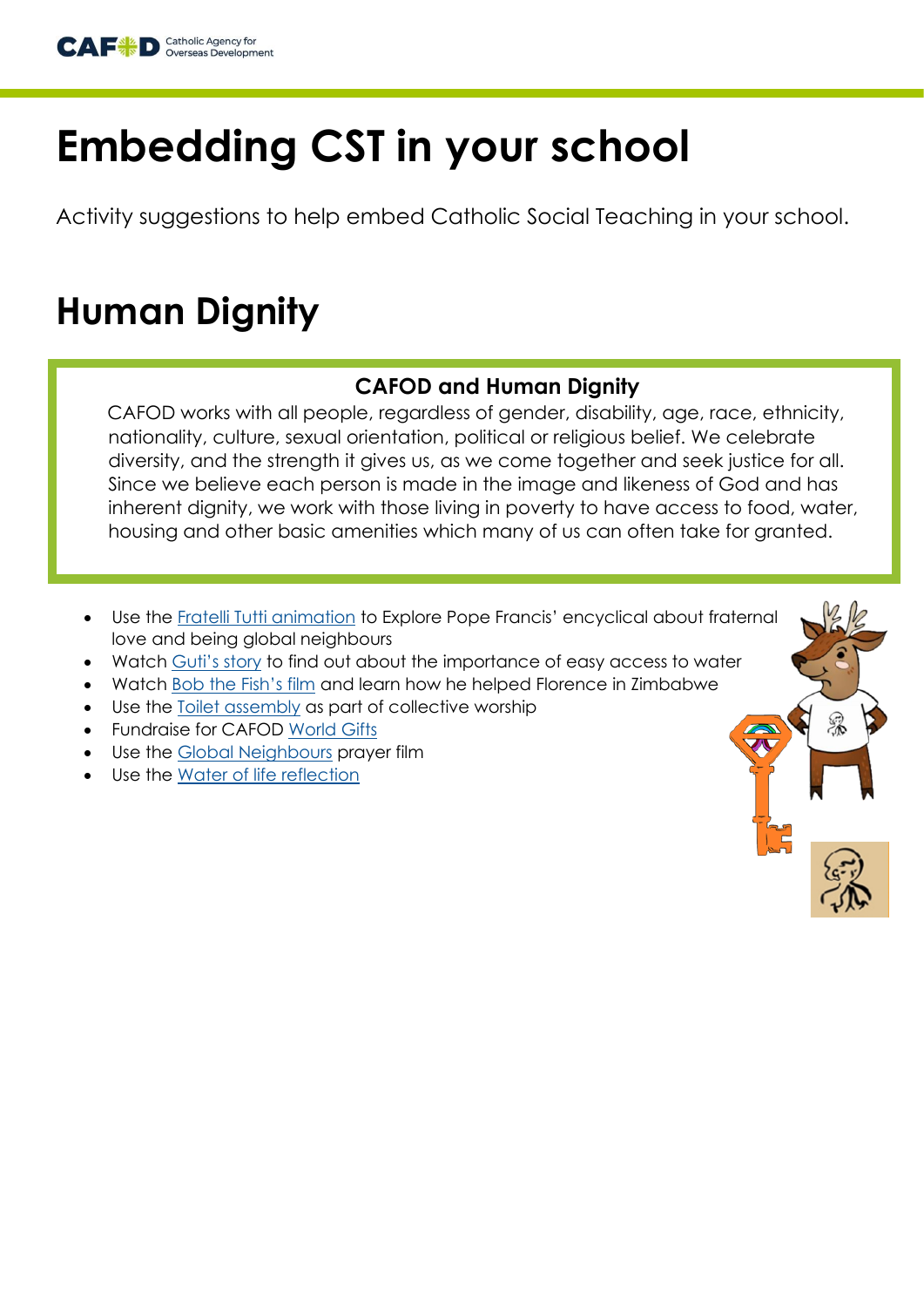

### **The Common Good**

### **CAFOD and The Common Good**

CAFOD follows Jesus' example of ensuring that quieter voices are heard, so that a better world is achieved together and where each and every one of us, including our mother earth, may flourish. Ultimately, no one can truly flourish if another person is hungry, lost or abandoned, nor can humankind flourish while our common home is degraded and exploited for the good of the few.

- Use the [Fratelli Tutti animation](https://cafod.org.uk/Education/Fratelli-Tutti-for-schools) to Explore Pope Francis' encyclical about fraternal love and being global neighbours
- Use the [Divided world activity](https://comeandsee.cafod.org.uk/content/download/20895/145956/version/4/file/Explore-A-divided-world-activity.pdf0.pdf) to explore the unjust distribution of the world's resources
- Use the [Parable of the Sheep and the goats PowerPoint](https://comeandsee.cafod.org.uk/content/download/20917/146068/version/3/file/Reveal-Focus-3-The-parable-of-the-sheep-and-goats.ppt) based on Matthew 25
- Use the CAFOD Come and See Universal Church [Common Good poster](https://comeandsee.cafod.org.uk/content/download/20933/146145/version/5/file/Common-good-poster.pdfx_%26.pdf) for class activities
- Explore CAFOD's [playlist of films](https://www.youtube.com/playlist?list=PLCqV6mKXfbD9-lxiQw-vLs1KPIWv7ttVm) for children to learn about CAFOD projects around the world

### **Participation**

#### **CAFOD and Participation**

Together, we can confront the problems of our world and seek solutions that are truly effective. We listen to others as they speak for themselves, help them to participate if they need such help and speak-out boldly on their behalf when it is right to do so. This is about Doing-Together, not Doing-To things.

- Meet the [Changemakers of Peru](https://cafod.org.uk/Education/Primary-teaching%20resources/Changemakers-in-Peru) and order interactive posters, download the Zappar app, and set up a display at school to show how children around the world are taking care of the environment
- Watch [The CAFOD Story](https://www.youtube.com/watch?v=ueasu0R3DKA&list=PLCqV6mKXfbD9-lxiQw-vLs1KPIWv7ttVm&index=15) film and learn how CAFOD started with a small group of ordinary women who set out to help and be active participants in building a brighter world
- Take part in CAFOD's summer campaign and use your voice to speak out on global issues
- Use [The World We Want](https://www.youtube.com/watch?v=A0LsVtT1WeI) reflection film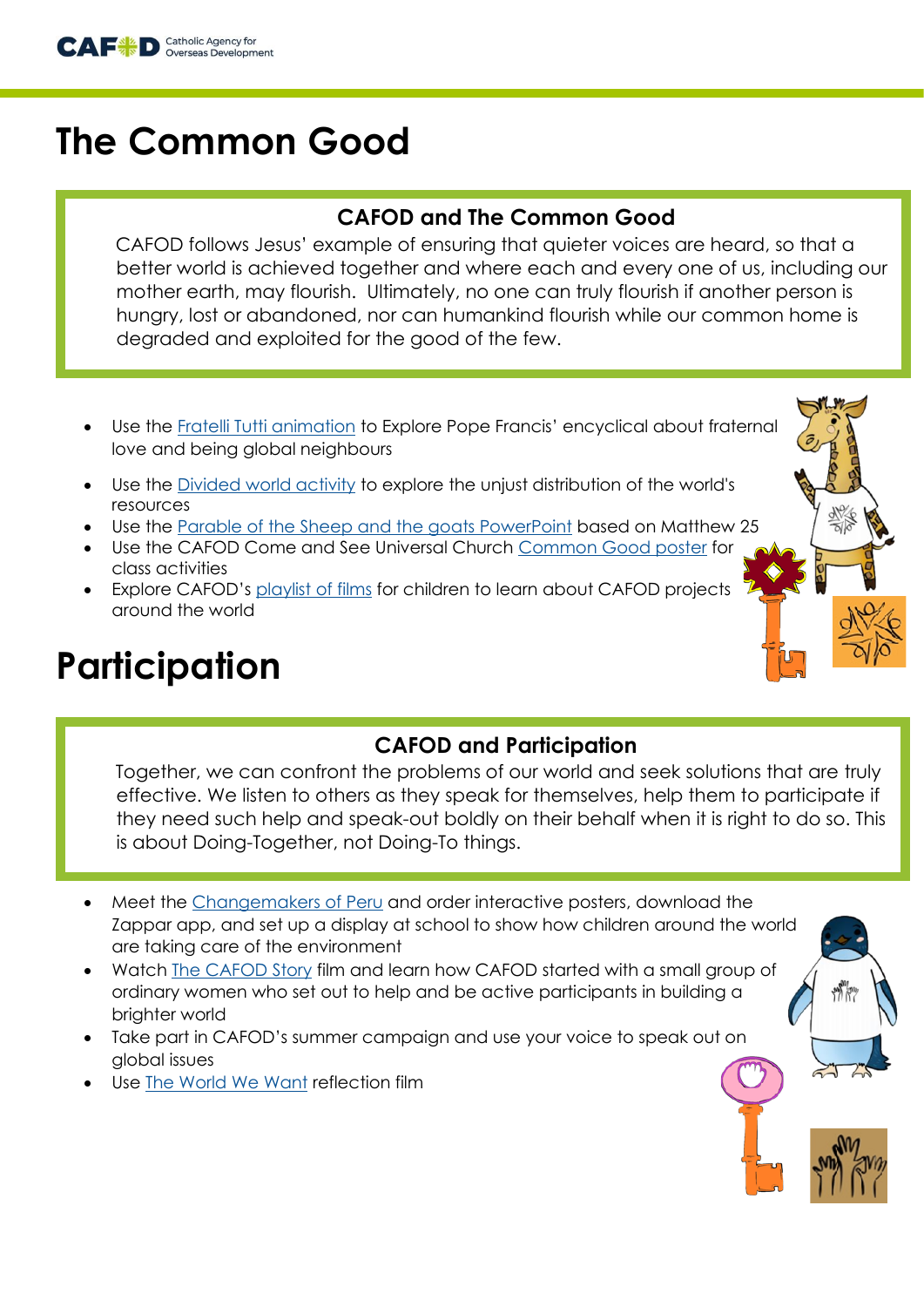

# **Subsidiarity**

### **CAFOD and Subsidiarity**

CAFOD believes that local individuals, communities, and local organisations are best placed to influence changes to global, national and local policies and practices so that they benefit all. We follow Jesus' example of ensuring that the insights and perspectives of quieter voices are heard, so that a better world is achieved together.

- Set up a [CAFOD Club](https://cafod.org.uk/Education/For-teachers/CAFOD-clubs) in school and encourage the members to decide on how the school gets involved in CAFOD's work
- Use CAFOD's [Pupil-led Collective Worship](https://cafod.org.uk/Education/Primary-teaching-resources/Collective-worship-primary) pack
- Ask your school council, chaplaincy group or CAFOD group to decide how they will fundraise for CAFOD. Ask the children to choose [World Gifts](https://cafod.org.uk/Fundraise/World-Gifts) to collectively buy with their fundraising money or to set a fundraising goal

### **Stewardship**

### **CAFOD and Stewardship**

Caring for the earth is integral to our task of tackling the scandal of global poverty, vulnerability, inequality, injustice and exclusion. It is neither optional nor secondary. Following an integral ecology approach, we hear the inseparable cry of the earth and cry of the poor and respond holistically.

- **Explore CAFOD's Laudato Si' [resources](https://cafod.org.uk/Education/Primary-teaching-resources/Laudato-Si-for-children)**
- Watch CAFOD's [Climate change](https://youtu.be/v8unGCTWUWI) and [Net Zero](https://youtu.be/VqZD-mnC5Gk) explainer films for children
- Invite a fully trained CAFOD Schools Volunteer to lead a workshop session on Laudato Si' for either Key Stage 1 or Key Stage 2. Email [schools@cafod.org.uk](mailto:schools@cafod.org.uk)
- Work together as a school to achieve the CAFOD Laudato Si' award and then go on to work towards CAFOD's Live Simply Award
- Use CAFOD's [Prayer for our Earth](https://cafod.org.uk/Education/Primary-teaching-resources/Children-s-prayers/Our-Earth-children-s-prayer) film
- Use CAFOD's [Laudato Si' collective worship](https://cafod.org.uk/Education/Primary-teaching-resources/Collective-worship-primary/Laudato-Si-collective-worship)
- Celebrate the Day of Prayer for the Care of Creation on 1 September
- Celebrate the feast of St Francis, patron saint of the environment, on 4 **October**
- using the [Canticle of the Sun](file:///C:/Users/vahmed/Desktop/CST%20resources/CST%20resources/•%09https:/cafod.org.uk/content/download/52997/739356/version/1/file/CAFOD%20Canti) prayer
- Play the [Climate Change Game](file:///C:/Users/vahmed/Desktop/CST%20resources/CST%20resources/•%09https:/shop.cafod.org.uk/collections/frontpage/products/primary-climate-change%20game-2021) to learn about climate issues around the
- world. Order a game on the CAFOD shop:
- Meet the [Changemakers of Peru](https://cafod.org.uk/Education/Primary-teaching%20resources/Changemakers-in-Peru) and order interactive posters, download the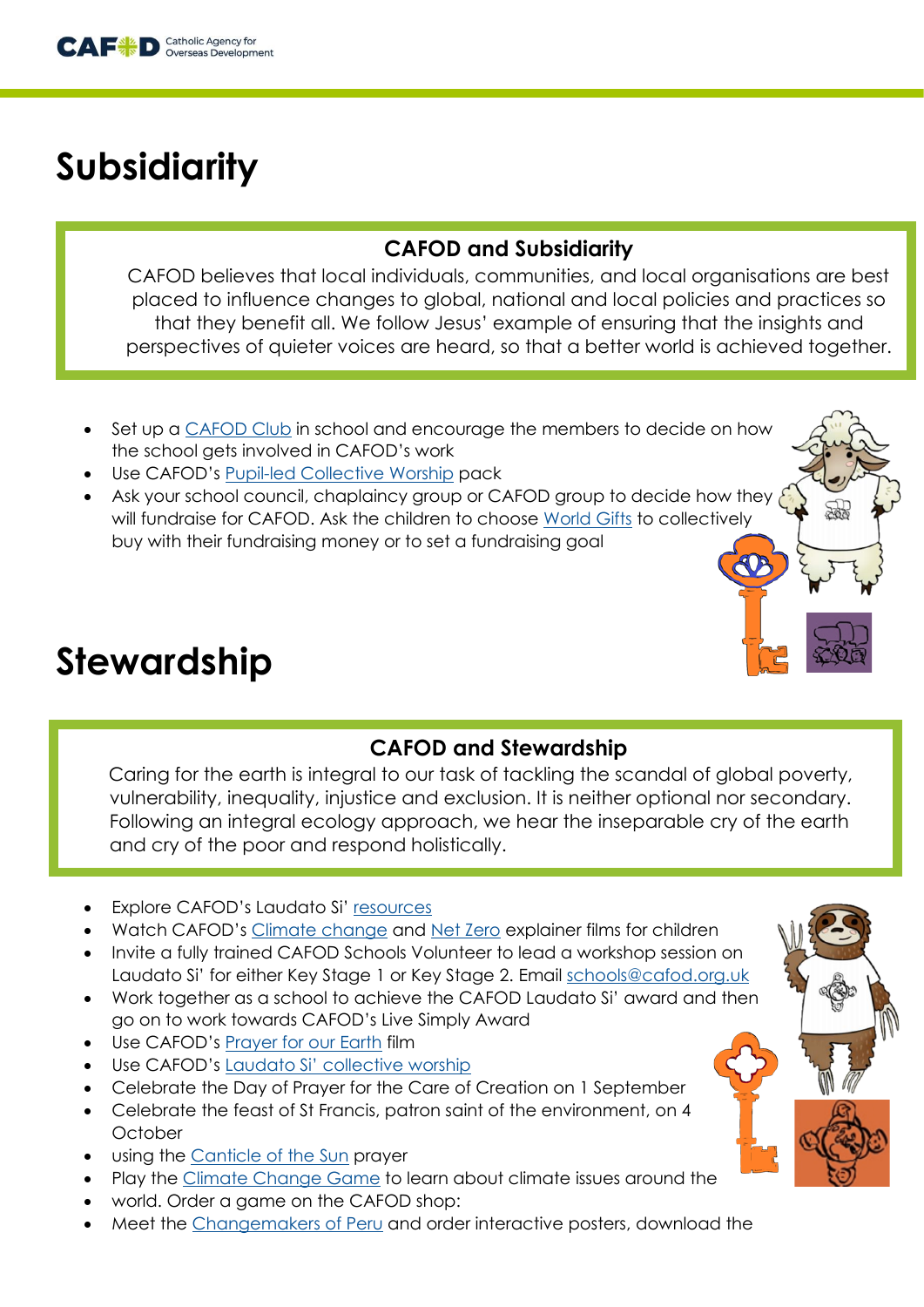

Zappar app to see how children around the world are taking care of the environment

# **Solidarity**

#### **CAFOD and Solidarity**

By coming together in hope as individuals, families, communities, organisations and nations, we can achieve transformative change for the common good. Together, we can expose the fault lines that drive poverty - vulnerability, inequality, injustice, exclusion -and that harm the environment, opening them to change. When we unite and make a stand for what we believe in, we can achieve remarkable things.

- Learn about the refugee crisis around the world with our [resources](https://cafod.org.uk/Education/Primary-teaching-resources/Refugee-resources)
- Book a CAFOD volunteer to deliver a refugee themed workshop with your class
- Take actions which show you are acting as a class and school in solidarity. For example, turn off taps so as not to waste water in solidarity for those who do not have access to safe clean water, and turn off unnecessary lights to show solidarity for those hit hardest by climate change
- Use the [Global Neighbours Prayer](https://cafod.org.uk/Education/Primary-teaching-resources/Children-s-prayers/Global-neighbours-prayer) film
- Organise a sponsored walk for CAFOD in solidarity with refugees who walk perilous journeys to safety, or those who walk many miles each day to collect water

### **Preferential Option for the Poor**

#### **CAFOD and Preferential Option for the Poor**

We work wherever the need is greatest. We refuse to accept the suffering of our brothers and sisters. No one should be beyond reach of the love and support they need.

- Use CAFOD's [resources](https://cafod.org.uk/Education/Primary-teaching-resources/St-Romero) on the life of St Oscar Romero
- Use our [Y6 Leavers assembly](https://cafod.org.uk/Education/Primary-teaching-resources/Collective-worship-primary/Yr6-liturgy-for-school-leavers) which is based on a quotation from St Oscar Romero "Aspire not to have more but to be more"
- Use this [reflection](https://cafod.org.uk/content/download/52624/736323/version/1/file/Aspire%20reflection.mp4) to pray on the theme of "Aspire not to have more but to be more"
- Use the [Fratelli Tutti animation](https://cafod.org.uk/Education/Fratelli-Tutti-for-schools) to Explore Pope Francis' encyclical about fraternal love and being global neighbours
- Explore CAFOD's [playlist of films](https://www.youtube.com/playlist?list=PLCqV6mKXfbD9-lxiQw-vLs1KPIWv7ttVm) for children to learn about CAFOD projects around the world
- [Fundraise for CAFOD](https://cafod.org.uk/Fundraise/School-fundraising) at Lent and Harvest